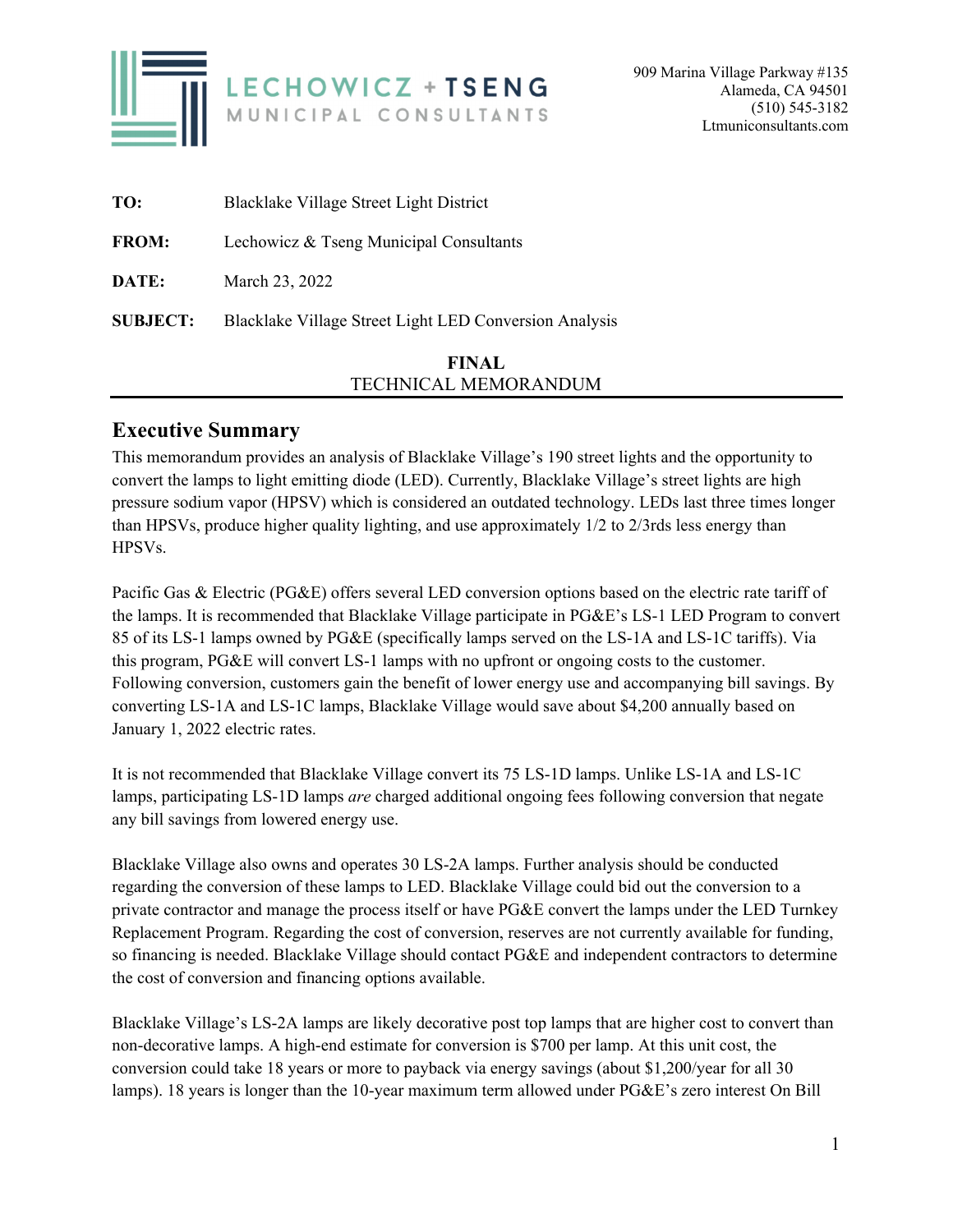Financing Program. If the conversion cost was \$395 or less per lamp, the LS-2 conversion could be paid back via energy charge savings over 10 years and thus would qualify for PG&E's program. It should be noted that On Bill Financing does not take into account maintenance savings following conversion.

Other sources of financing such as a loan through an energy services corporation or from Nipomo Community Services District would likely allow Blacklake Village to factor maintenance savings into the payback calculation. Maintenance savings nearly double the total savings captured through LED conversion and thus reduce the payback period to about ten years (assuming a \$700 per lamp conversion cost).

In summary, Blacklake Village *should* convert its 85 LS-1A and LS-1C lamps via PG&E's LS-1 LED Conversion Program. Blacklake Village *should not* convert its 75 LS-1D lamps. Blacklake Village should further evaluate the conversion cost for its 30 LS-2A lamps. At a conversion cost of \$395 per lamp or less, it is recommended that Blacklake Village conduct the conversion and use PG&E's zero interest On-Bill Financing Program. If the conversion cost is higher, Blacklake Village should evaluate other financing options (particularly those that consider maintenance savings) or establish reserves to fund the conversion.

## **Lamp Inventory**

The Blacklake Village Street Light District is comprised of 190 HSPV street lamps. 30 lamps are owned, operated, and maintained by Blacklake Village and billed for electric service by PG&E via the LS-2 tariff. 160 lamps are served under the LS-1 tariff. For these lamps, some or all of the street light facilities are owned by PG&E. Blacklake Village pays PG&E for electric service as well as rental and maintenance of the LS-1 lamps.<sup>1</sup> The LS-1 tariff is further subdivided into LS-1A through LS-1F based on pole type and configuration. A list of street light terms and definitions is provided below as well as an inventory of Blacklake Village's lamps.

## *Street Light Terms*

**Photo controller:** daylight sensor that turns street lights on and off at dusk and dawn **Luminaire:** bulb, lighting fixture, and photo controller **Mast arm:** bracket or support arm that attaches the luminaire to the pole **Pole:** support for the mast arm and luminaire Post: support for street lights served on tariff LS-1D and Blacklake Village's LS-2A street lights<sup>2</sup>; the luminaire is a post top fixture that is not attached to a mast arm **Shared distribution pole:** a pole that supports a street light mast arm as well as other PG&E electric distribution system wiring or other non-street light equipment; LS-1A mast arms are supported by shared distribution poles **Street light only pole:** a pole that is only used for street lighting service and does not support other electrical equipment **Street light:** total street light facility potentially including a pole or post, mast arm, and luminaire

<sup>&</sup>lt;sup>1</sup> PG&E's maintenance responsibility varies by LS-1 street light tariff.<br><sup>2</sup> LS-2As can be supported by a variety of pole or post types. Blacklake

LS-2As can be supported by a variety of pole or post types. Blacklake Village's LS-2As are post top lamps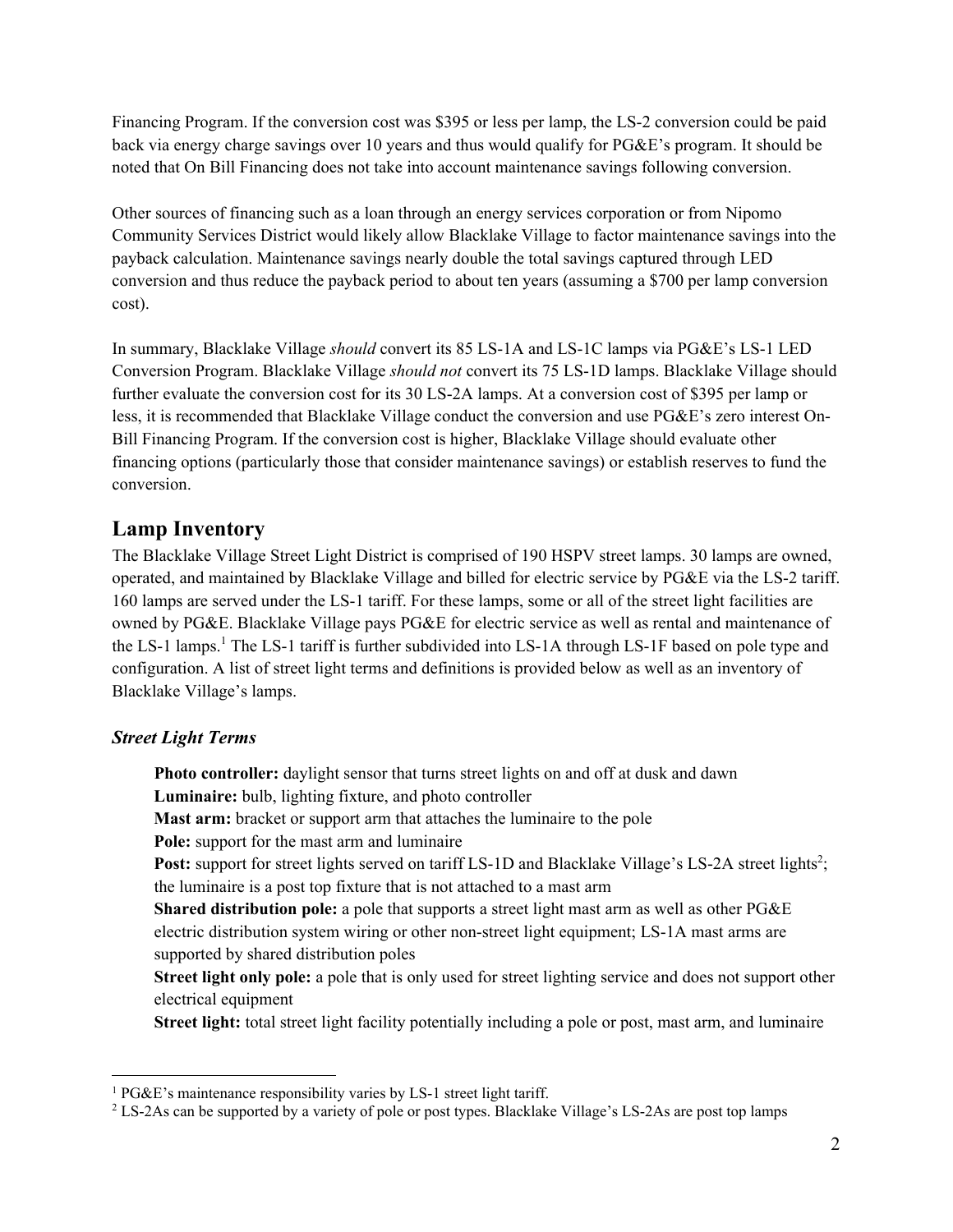*Table 1: Blacklake Village Street Light Inventory*

|               | <b>Blacklake Village</b>     | PG&E                                                                |                               |       |
|---------------|------------------------------|---------------------------------------------------------------------|-------------------------------|-------|
| <b>Tariff</b> | Ownership                    | Ownership                                                           | Lamp Type                     | Count |
| $LS-1A$       | None                         | Mast arm and luminaire<br>attached to a shared<br>distribution pole | HPSV 120 Volt 100 Watts       |       |
| $LS-1C$       | Mast arm and pole<br>or post | Luminaire                                                           | HPSV 120 Volt 70 Watts        | 83    |
|               |                              |                                                                     | HPSV 240 Volt 200 Watts       |       |
| $LS-1D$       | None                         | Street light only pole, post<br>top lamp                            | HPSV 120 Volt 70 Watts        | 70    |
|               |                              |                                                                     | HPSV 120 Volt 100 Watts       |       |
| $LS-2A$       | Post and luminaire           | None                                                                | <b>HPSV 120 Volt 70 Watts</b> | 30    |
|               |                              |                                                                     | <b>Total</b>                  | 190   |

*Figure 1: Ownership of Street Light Facilities by Tariff* 



HPSV equipment is considered an outdated technology that has been widely replaced by LED. PG&E no longer offers HPSV equipment for installations of new LS-1 street lights, and HPSV replacement parts are increasingly difficult to come by as HPSV manufacturers have exited the supply chain. LED lamps are now considered standard as they use significantly less energy, burnout less often (thus lowering maintenance costs), and produce higher quality light. The following sections offer recommendations regarding LED conversion for a subset of lamps.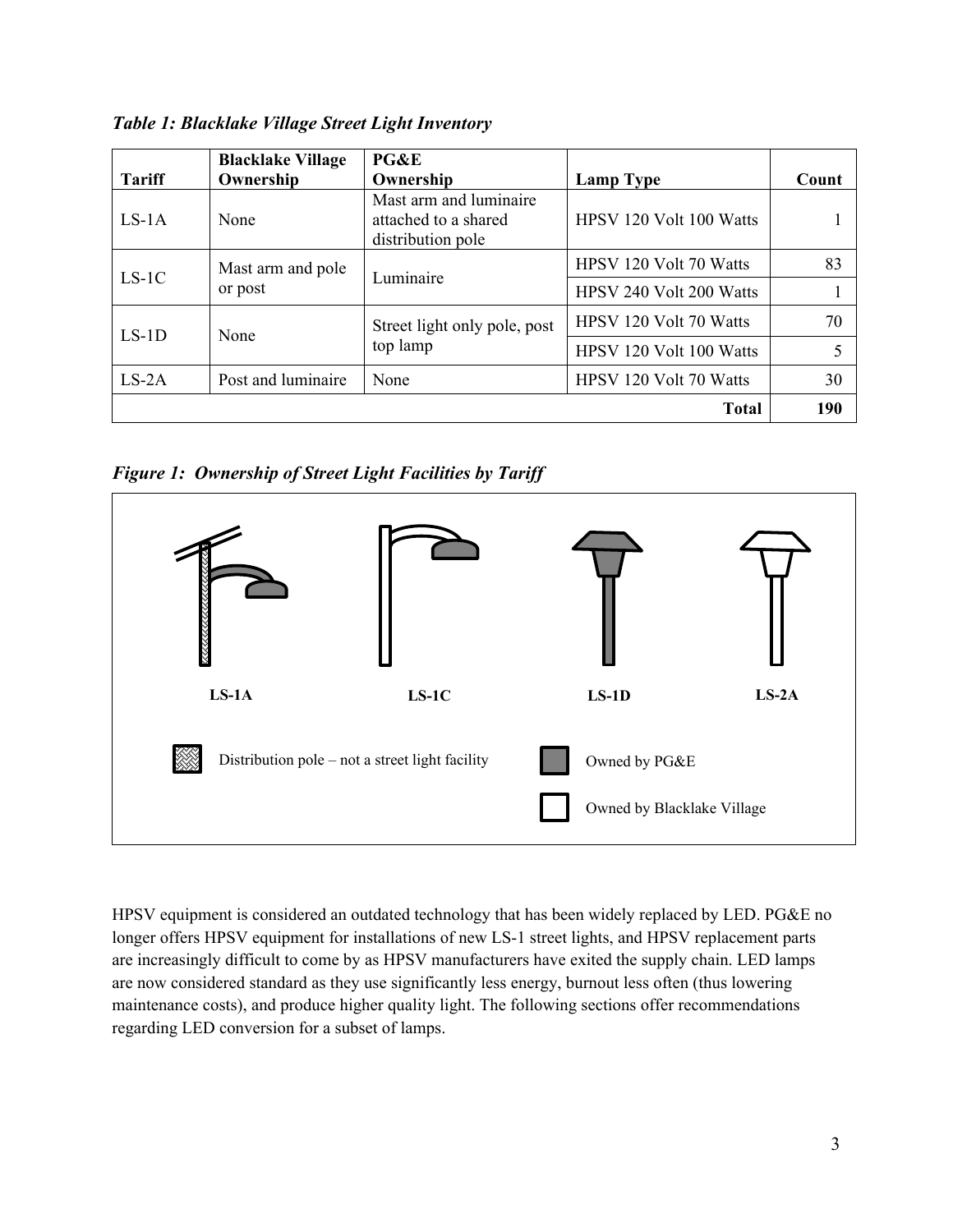# **LED Conversion of LS-1 (PG&E-Owned) Lamps**

### **PG&E Conversion Program Background**

Following implementation of Assembly Bill 719 in 2015, California's investor-owned utilities (including PG&E, Southern California Edison, and San Diego Gas & Electric) are required to offer an option for LS-1 customers to convert lamps to LED with no upfront costs so customers can reduce street light energy use. Under PG&E's LED program, there are no rental fees for LED equipment added to customer bills for LS-1A, LS-1B, LS-1C, LS-1E, and LS-1F lamps. For conversion of LS-1D lamps, there is an added charge called the LED Program Incremental Facility Charge. The incremental charge for LS-1D customers negates any energy bill savings and makes LED conversion uneconomical. Therefore, *it is not* recommended that Blacklake Village pursue LED conversion for its LS-1D lamps. *It is* recommended that Blacklake Village pursue conversion of its LS-1A and LS-1C lamps as conversion would result in bill savings.

### **Bill Analysis**

As described above, LS-1 lamps are comprised of some or all street light equipment that is owned and maintained by PG&E. LS-1 customers pay PG&E energy charges to power the lamps as well as facilities charges, which are rental fees covering maintenance and the eventual replacement of PG&E-owned components at the end of their useful lives. By converting LS-1 lamps (with the exception of LS-1Ds), customers benefit from lower energy charges with no change to facilities charges.

Table 2 provides an analysis showing Blacklake Village's LS-1A and LS-1C street light bills before and after conversion using typical LED wattages. Following conversion of the identified 85 lamps, Blacklake Village will save approximately \$4,173.96 annually. This analysis is based on the January 1, 2022 electric rate, typical LED wattages used by PG&E, and facilities charges approved by the California Public Utilities Commission.<sup>3</sup>

Table 3 provides a conversion analysis of Blacklake Village's LS-1D street lights. It is assumed that existing LS-1D HPSVs would be replaced with Contempo fixtures manufactured by American Electric Lighting (see the Attachment). It is not recommended that Blacklake Village request conversion of the LS-1D lamps due to added incremental facilities costs. Converting LS-1D lamps to LED would increase street lighting costs by about \$2,520 annually.

<sup>&</sup>lt;sup>3</sup> Updated facilities charges as filed in the Street Light Settlement Agreement in PG&E's 2020 General Rate Case Phase 2 and approved by the California Public Utilities Commission in Decision 12-11-016. As of the drafting of this report, the facilities charges have not yet been implemented. PG&E was ordered to implement the updated charges "as soon as practicable".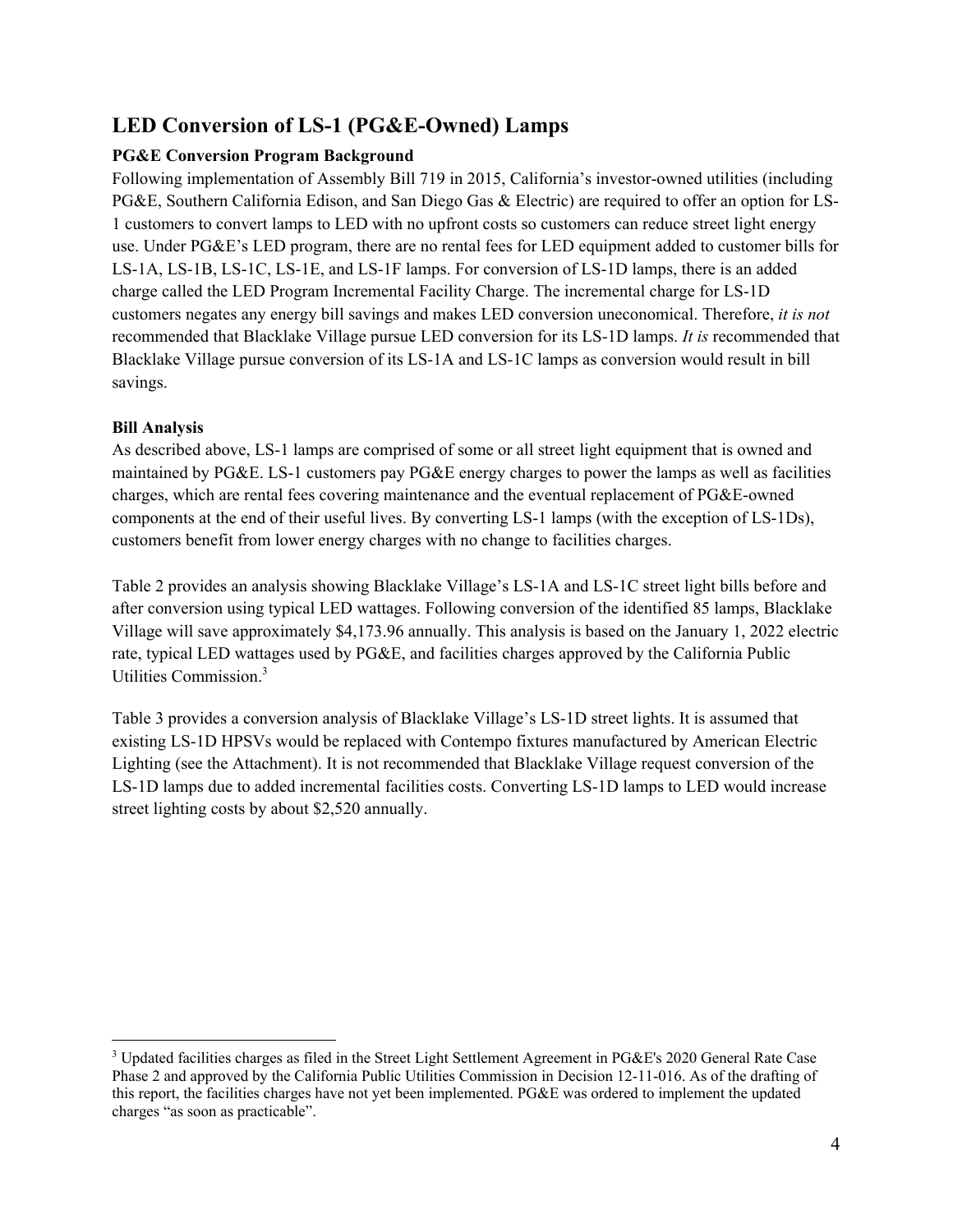| Table 2: LED Conversion of LS-1A and LS-1C Lamps based on the January 1, 2022 Electric |  |
|----------------------------------------------------------------------------------------|--|
| <b>Rate</b>                                                                            |  |

| Tariff                   | $LS-1A$                        | $LS-1A$             | Monthly                     |                |                          |
|--------------------------|--------------------------------|---------------------|-----------------------------|----------------|--------------------------|
| Lamp Type                | <b>HPSV 120 Volt 100 Watts</b> | <b>LED 34 Watts</b> | <b>Savings</b><br>per Lamp  |                | Annual<br><b>Savings</b> |
| Monthly kWh              | 41                             | 11.1                |                             |                |                          |
| <b>Energy Charge</b>     | \$8.33                         | \$2.25              |                             |                |                          |
| <b>Facilities Charge</b> | \$7.14                         | \$7.14              |                             |                |                          |
| Incremental LED Charge   | \$0.00                         | \$0.00              |                             | $x$ 1 lamp $x$ |                          |
| Total PG&E Bill          | \$15.47                        | \$9.39              | \$6.08                      | 12 months      | \$72.96                  |
| Tariff                   | $LS-1C$                        | $LS-1C$             |                             |                |                          |
| Lamp Type                | <b>HPSV 120 Volt 70 Watts</b>  | <b>LED 29 Watts</b> |                             |                |                          |
| Monthly kWh              | 29                             | 9.4                 |                             |                |                          |
| <b>Energy Charge</b>     | \$5.89                         | \$1.91              |                             |                |                          |
| Facilities Charge        | \$6.64                         | \$6.64              |                             |                |                          |
| Incremental LED Charge   | \$0.00                         | \$0.00              |                             | x 83 lamps x   |                          |
| Total PG&E Bill          | \$12.53                        | \$8.55              | \$3.98                      | 12 months      | \$3,964.08               |
| Tariff                   | $LS-1C$                        | $LS-1C$             |                             |                |                          |
| Lamp Type                | HPSV 240 Volt 200 Watts        | <b>LED 73 Watts</b> |                             |                |                          |
| Monthly kWh              | 81                             | 24.8                |                             |                |                          |
| <b>Energy Charge</b>     | \$16.45                        | \$5.04              |                             |                |                          |
| <b>Facilities Charge</b> | \$6.64                         | \$6.64              |                             |                |                          |
| Incremental LED Charge   | \$0.00                         | \$0.00              |                             | $x$ 1 lamp $x$ |                          |
| Total PG&E Bill          | \$23.09                        | \$11.68             | \$11.41                     | 12 months      | \$136.92                 |
|                          |                                |                     | <b>Total Annual Savings</b> |                | \$4,173.96               |

## *Table 3: LED Conversion of LS-1D Lamps based on the January 1, 2022 Electric Rate – NOT RECOMMENDED*

| Tariff                   | $LS-1D$                        | $LS-1D$             | Monthly                    |                             |                          |
|--------------------------|--------------------------------|---------------------|----------------------------|-----------------------------|--------------------------|
| Lamp Type                | <b>HPSV 120 Volt 70 Watts</b>  | <b>LED 38 Watts</b> | <b>Savings</b><br>per Lamp |                             | Annual<br><b>Savings</b> |
| Monthly kWh              | 29                             | 12.8                |                            |                             |                          |
| <b>Energy Charge</b>     | \$5.89                         | \$2.60              |                            |                             |                          |
| <b>Facilities Charge</b> | \$9.44                         | \$9.44              |                            |                             |                          |
| Incremental LED Charge   | \$0.00                         | \$6.23              |                            | $x$ 70 lamps $x$            |                          |
| Total PG&E Bill          | \$15.33                        | \$18.27             | (S2.94)                    | 12 months                   | $(\$2,469.60)$           |
| Tariff                   | $LS-1D$                        | $LS-1D$             |                            |                             |                          |
| Lamp Type                | <b>HPSV 120 Volt 100 Watts</b> | <b>LED 44 Watts</b> |                            |                             |                          |
| Monthly kWh              | 41                             | 14.5                |                            |                             |                          |
| <b>Energy Charge</b>     | \$8.33                         | \$2.94              |                            |                             |                          |
| <b>Facilities Charge</b> | \$9.44                         | \$9.44              |                            |                             |                          |
| Incremental LED Charge   | \$0.00                         | \$6.23              |                            | $x 5$ lamp $x$              |                          |
| Total PG&E Bill          | \$17.77                        | \$18.61             | (S0.84)                    | 12 months                   | (\$50.40)                |
|                          |                                |                     |                            | <b>Total Annual Savings</b> | (S2,520.00)              |

Note: Facilities charges shown here are the charges approved in the California Public Utilities Commission in Decision 12-11-016 but have not yet been implemented by PG&E.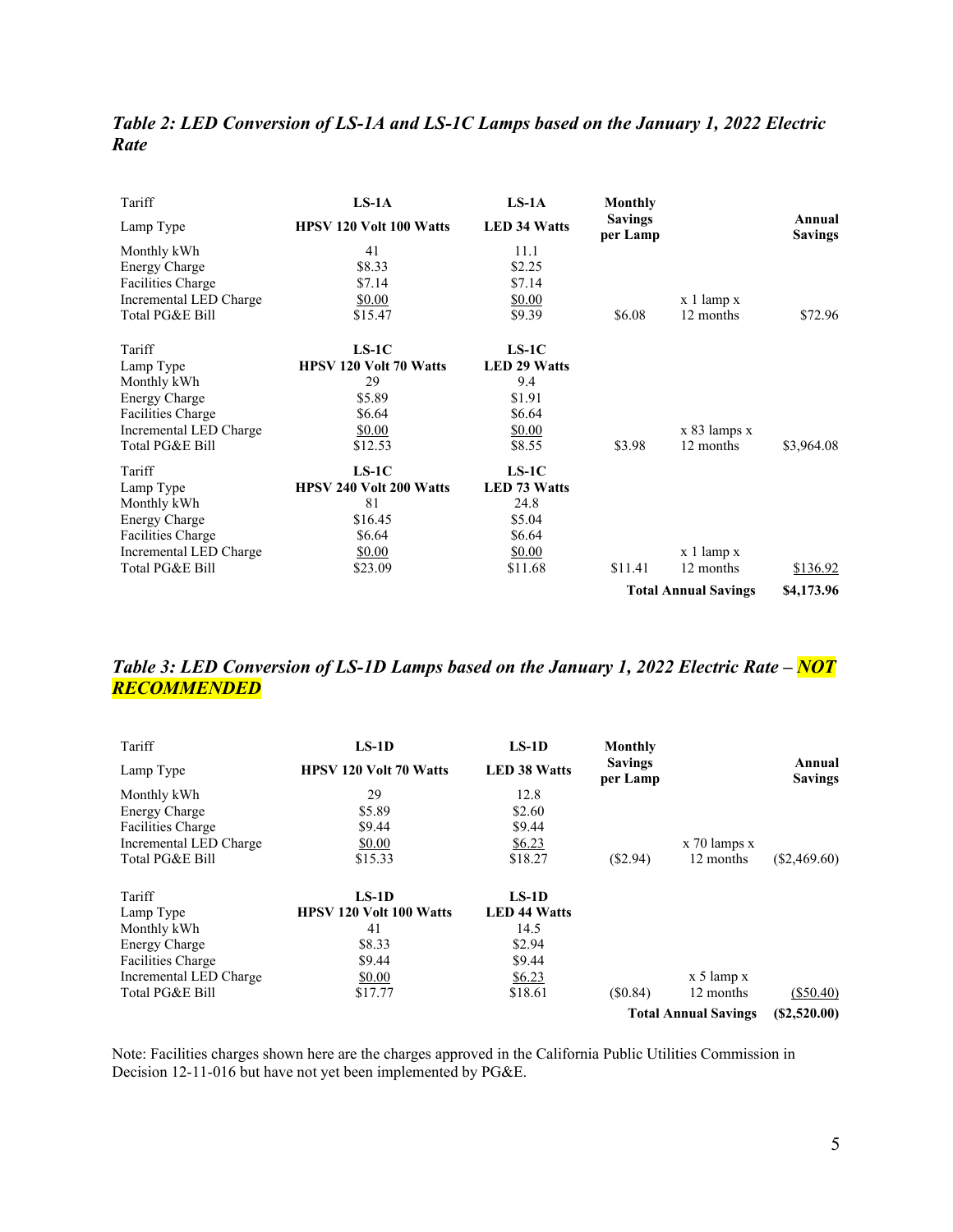## **LED Conversion of LS-2 (Blacklake Village-Owned) Lamps**

As shown in Table 1, Blacklake Village owns and operates 30 LS-2 lamps. As the owner of the lamps, Blacklake Village would be the party responsible for converting the lamps to LED. Several options are available. Blacklake Village could hire its own contractor and manage the process or use PG&E's LED Turnkey Replacement Program. Under PG&E's Turnkey Program, PG&E manages the LED conversion process (hiring the contractor, disposing of the HPSV lamps, quality control, etc.) so there is minimal administrative burden for the customer. Alternatively, Blacklake Village could bid out the conversion to independent contractors and manage the process itself. Blacklake Village could fund the conversion via a loan from the Nipomo Community Services District (NCSD), use financing available through an energy services corporation (ESCo), or use On-Bill Financing from PG&E.

#### **Bill Analysis**

Blacklake Village has 30 LS-2A 70 Watt HPSV lamps that can be converted to 38 Watt LED lamps with Contempo fixtures. The monthly energy saving per lamp would be \$3.29 based on the January 1, 2022 energy rate. The annual energy charge savings would be \$1,184.40 for all 30 lamps.

In addition to energy savings, Blacklake Village would save maintenance expenses related to burned out HPSVs following conversion to LED. LED fixtures do not have disposable components requiring regular replacement. A typical HPSV lamp would be expected to burnout three or four times over the life of a typical LED lamp. LEDs occasionally have operational issues upon installation, but such issues are covered by the manufacturer's warranty. A typical HPSV lamp lasts for 72 months before burning out. Nipomo CSD staff estimate the cost to replace a burned-out lamp at about \$200 per lamp. This cost amortized over 72 months is \$2.78 per lamp per month. For all 30 LS-2A lamps, the total maintenance savings is estimated at \$1,000.80. The combined maintenance and energy savings following conversion of LS-2A lamps to LED is \$2,185.20 as shown in Table 4.

| Tariff                   | $LS-2A$                       | $LS-2A$             | Monthly                    |                  |                          |
|--------------------------|-------------------------------|---------------------|----------------------------|------------------|--------------------------|
| Lamp Type                | <b>HPSV 120 Volt 70 Watts</b> | <b>LED 38 Watts</b> | <b>Savings</b><br>per Lamp |                  | Annual<br><b>Savings</b> |
| Monthly kWh              | 29                            | 12.8                |                            |                  |                          |
| <b>Energy Charge</b>     | \$5.89                        | \$2.60              |                            |                  |                          |
| <b>Facilities Charge</b> | \$0.20                        | \$0.20              |                            |                  |                          |
| Incremental LED Charge   | \$0.00                        | \$0.00              |                            | $x$ 30 lamps $x$ |                          |
| Total PG&E Bill          | \$6.09                        | \$2.80              | \$3.29                     | 12 months        | \$1,184.40               |
|                          |                               |                     |                            | $x$ 30 lamps $x$ |                          |
| Maintenance Savings      |                               |                     | \$2.78                     | 12 months        | \$1,000.80               |
| <b>Total Savings</b>     |                               |                     | \$6.07                     |                  | \$2,185.20               |

### *Table 4: LED Conversion of LS-2A Lamps based on January 1, 2022 Rates*

Note: Facilities charges shown here are the charges approved in the California Public Utilities Commission in Decision 12-11-016 but have not yet been implemented by PG&E.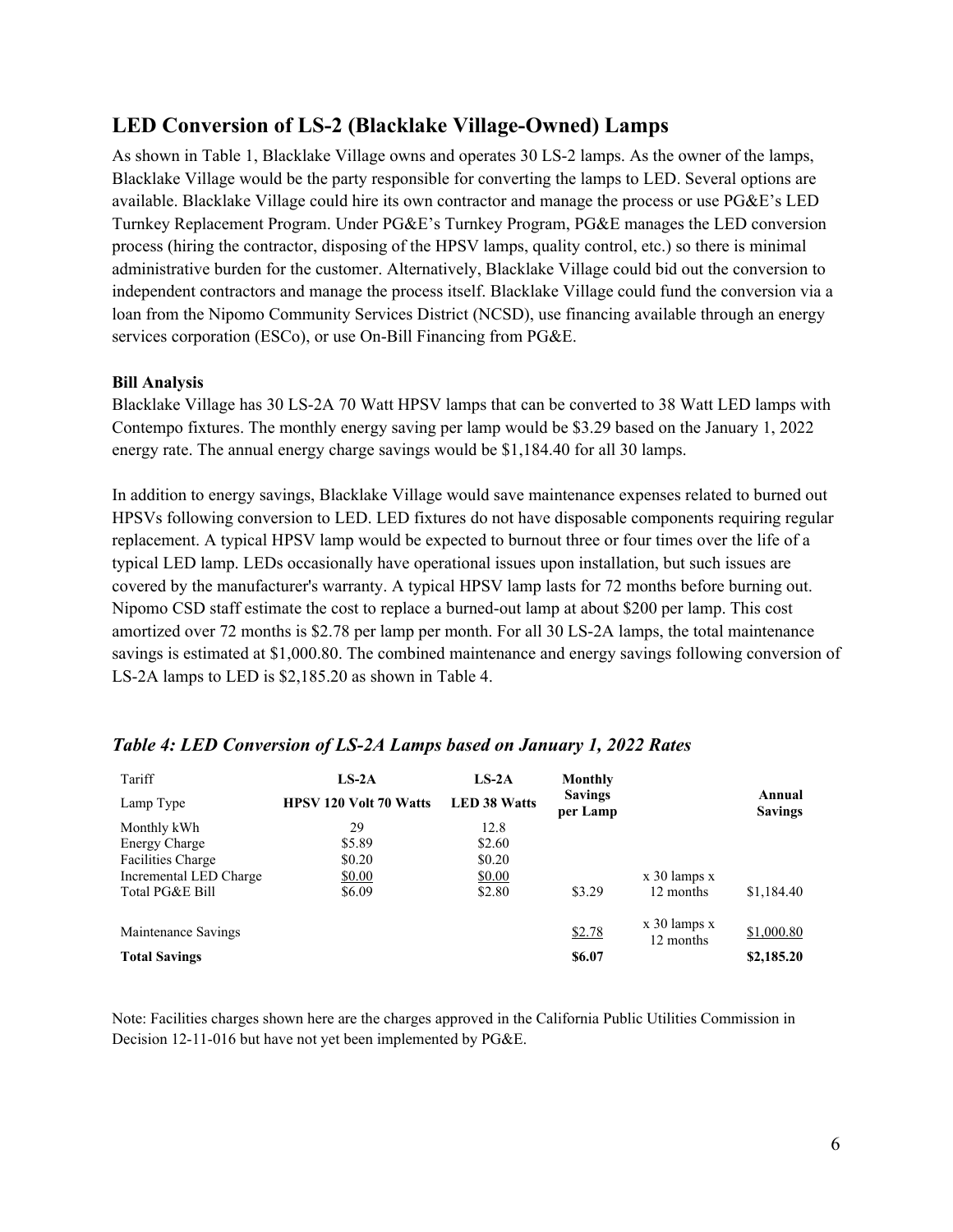#### **Cost of Conversion (High-end Planning Level Estimate)**

Typical costs of conversion including materials and labor range from about \$300 to \$700 per lamp. It is expected that Blacklake's LS-2A lamps would fall in the higher end of the range as they are decorative lamps on fiberglass poles. Assuming a cost of \$700 per lamp, a rough, planning level cost estimate for conversion is \$21,000. This amount should be independently verified through actual contractor bids or an analysis by PG&E.

#### **LS-2A Conversion Financing Options**

As shown in Blacklake Village's 2022 street light rate study, reserves are not currently available to convert the lamps, so financing should be considered. Financing options include:

*Loan from NCSD:* Blacklake Village could request a loan from the Nipomo Community Services District to fund conversion. The loan would likely be paid back with interest set at the Local Agency Investment Fund (LAIF) rate.

*ESCo Financing:* Blacklake Village could solicit bids from energy services corporations for the conversion plus financing. The selected ESCo would fund the upfront cost of conversion and Blacklake Village would use energy and maintenance cost savings to pay back the ESCo over time.

*PG&E's On-Bill Financing:* Using either an independent contractor or PG&E's Turnkey Program for conversion, Blacklake Village could participate in PG&E's On-Bill Financing (OBF) program. OBF consists of interest free loans of up to ten years for energy efficiency projects. Loans are repaid via energy charge savings on monthly bills and do not factor in maintenance savings.

#### **Payback Period**

At a high-end conversion cost of \$21,000 and an annual energy savings of approximately \$1,200, the conversion cost would be paid back in about 18 years (LEDs have a service life of 20 years). It should be noted that the 18-year payback does not include maintenance savings. If the cost of conversion was \$395 per lamp or less, the payback period would be ten years or less and the project would qualify for PG&E's OBF.

If Blacklake Village pursues other financing mechanisms, maintenance savings could likely be included in the payback analysis. At a conversion cost of \$21,000 and total annual savings of about \$2,200 (energy plus maintenance savings), the payback period falls to ten years.